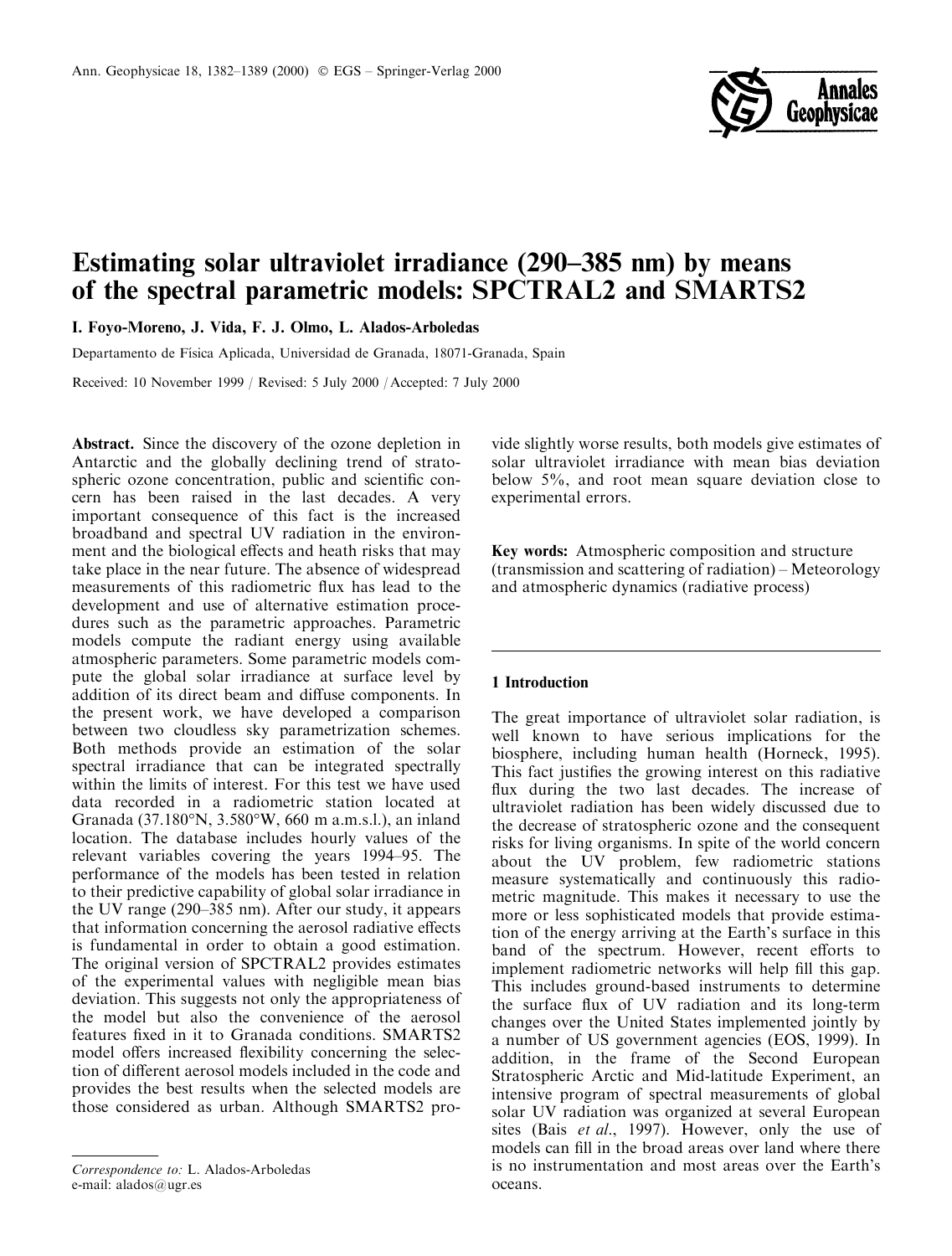This work is devoted to the study of parametric models that provide an estimate of the solar ultraviolet radiation under cloudless conditions. This cloudless sky estimation, combined with the appropriate algorithm that takes into account the cloud effect, provides an estimation of solar ultraviolet radiation by means of surface cloud observation or remote sensing data. This is when one uses cloud observations registered by surface observers or radiances measured from remote sensing platforms such as geostationary satellites. We consider spectral models, which are physically based. These models use spectral transmittances of the extinction process that takes place in the atmosphere, obtained by a parametric approach. They estimate the UV radiation under cloudless skies, when the solar radiation reaching the Earth's surface presents the highest values. This information is rather interesting for the radiative effect. The flux under cloudless conditions can be used to obtain the maximum energy that a given system could receive in a given location, which in turn determines the maximum radiative effect over biological or non-biological systems. In particular, the high frequency of cloudless conditions in the Mediterranean area is responsible for the greater levels of UV radiation received at these locations in comparison with other places at comparable latitudes in the Northern Hemisphere (Bais et al., 1993).

When solar radiation propagates through the Earth's atmosphere it is attenuated by scattering (due to air molecules and aerosols) and absorption processes (mainly by ozone, water vapor, oxygen, carbon dioxide and absorbing aerosols such as dust and smoke). The absorption occurs in lines and bands, while the scattering takes place over the whole solar spectrum, with more or less spectral dependence depending on the aerosols characteristics. The phenomena are complex since those factors that control the attenuation of solar radiation can change from one place to another or vary as a function of time.

In this work, we will only consider the real atmosphere with cloudless sky, and only models aimed at the computation of clear sky irradiances on a horizontal surface are considered here. In a previous study (Foyo-Moreno et al., 1993) the importance of a correct modeling of clear sky irradiances to obtain a good estimate under all sky conditions was shown. This can be achieved by using a combination of an appropriate clear sky model with appropriate cloud transmission functions. Additionally, the global evaluation of the solar irradiance over extended areas by means of satellite data, requires an appropriate but simple model in order to provide the cloudless sky value of the estimation algorithm (Olmo et al., 1996).

The models considered are SPCTRAL2 (Bird and Riordan, 1986) and SMARTS2 (Gueymard, 1995). Both models use a parametrization of the radiative processes of the atmosphere and provide an estimation of the spectral solar irradiance in the complete solar spectrum. In the corresponding section, we will show the models main features and we will emphasize their more relevant differences.

# 2 Model description

#### 2.1 The SPCTRAL2 model

The SPCTRAL2 model analyzed in our study corresponds to the spectral model proposed by Bird and Riordan (1986). The original model (Bird, 1984) is based on previous parametric models developed by Leckner (1978) and by Brine and Iqbal (1983). Justus and Paris (1985) and Bird and Riordan (1986) have made improvements to the simple model approached by Bird (1984) including refinements based on comparisons with results of rigorous radiative transfer and with measured spectra.

The model uses the extraterrestrial spectral irradiance obtained by Fröhlich and Wehrli (Private Communication 1981) of the World Radiation Center, with a 10 nm resolution for 122 wavelengths in the range 300 nm to 4000 nm. Detailed equations used in the model formulation can be found in Bird and Riordan (1986). In order to cover the spectral range of our radiometer, 290-385 nm, we have included the spectral data needed. Thus, solar extraterrestrial spectral irradiance and ozone absorption coefficients, following the World Radiometric Center Spectrum (Fröhlich and Wehrli, Private Communication 1981) and Vigroux's (1953) coefficients as included in Iqbal (1983) have been added. The Vigroux (1953) cross sections for ozone are slightly greater than more recent determination such as those used in SMARTS2 code (Gueymard, 1995). An error analysis performed on this subject suggests that in the range 295–385 nm the error in ozone transmittance associated to the use of Vigroux (1953) cross section can reach a value of about  $1\%$ , for the worst combination of optical air mass and total column ozone. For 290 nm the magnitude of this maximum is close to  $3\%$ . Varotsos (1994) used a similar model in his analysis of ultraviolet solar radiation measured with TUVR at Athens, Greece, concluding the close agreement of simulated and measured values.

The required input parameters are local geographic coordinates, atmospheric pressure, precipitable atmospheric water vapor and aerosol information. The aerosol information required by the model is the aerosol optical depth at 500 nm, the model uses fixed values for the remaining optical features of the aerosol such as Angstrom's exponent  $\alpha$  or the single scattering albedo. In this sense, we can say that the model includes its own aerosol model. Table 1 presents these values, where  $F_c$  is forward scattering,  $\alpha$  is Angstrom's exponent, g is the aerosol asymmetry factor,  $\omega_0$  is aerosol single scattering albedo,  $\omega_{0.4}$  is single scattering albedo at 0.4  $\mu$ m,  $\omega'$  is the wavelength variation factor and  $\rho$  is the ground albedo.

Table 1. Values for the characteristic parameters of the model SPCTRAL2

| $F_c$ | $\alpha$ g $\omega_0$ $\omega_{0.4}$ $\omega'$ |  |                                          |  |
|-------|------------------------------------------------|--|------------------------------------------|--|
|       |                                                |  | $0.81$ 1.14 $0.65$ 0.57 0.945 0.095 0.15 |  |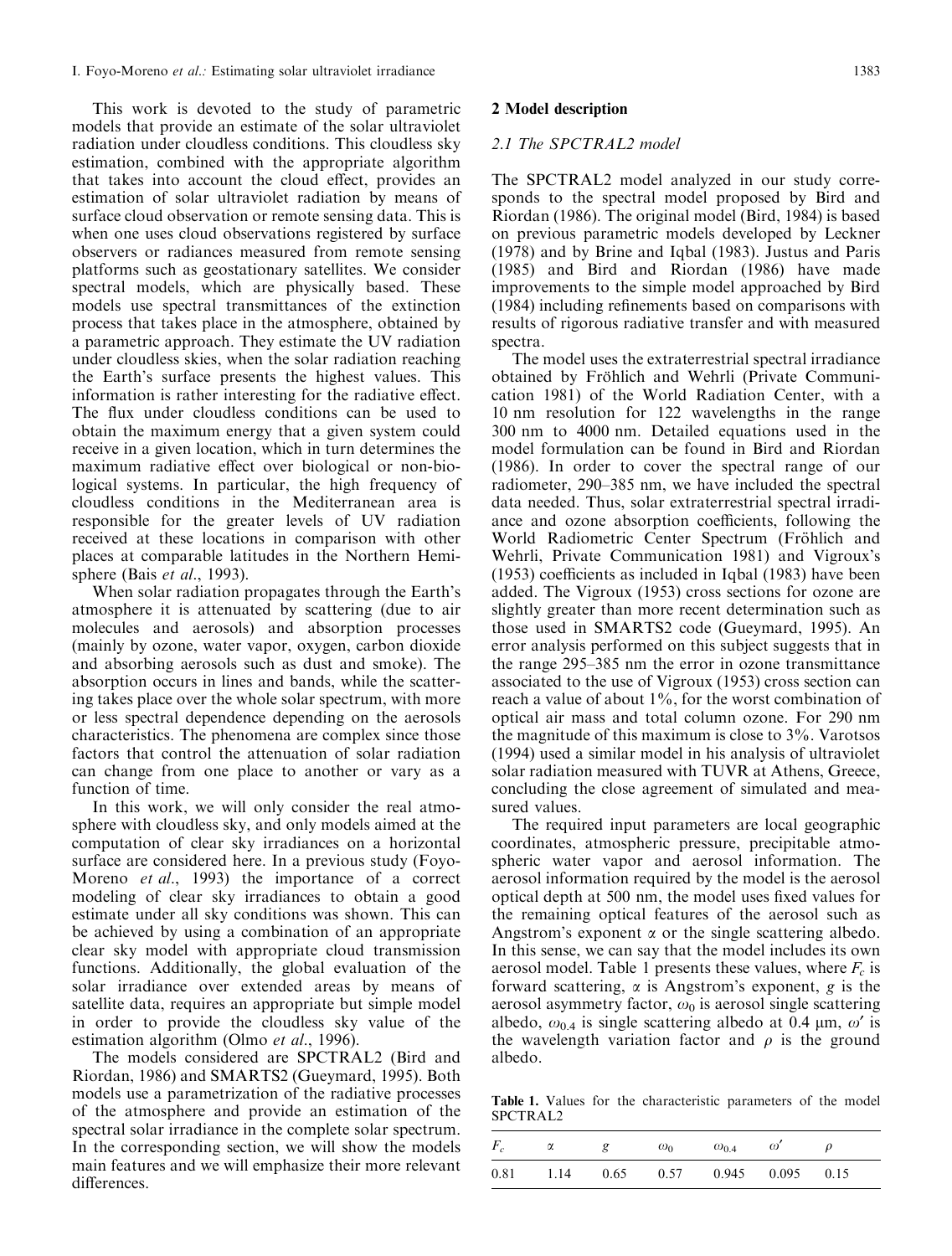The SPCTRAL2 code includes some modifications proposed by Bird and Riordan (1986) in order to reduce the overestimation in the visible and ultraviolet spectral ranges. This changes affect the diffuse component and through this the global component, the radiometric flux analyzed in this study.

# 2.2 The SMARTS2 model

The model SMARTS2 (Simple Model of the Atmospheric Radiative Transfer of Sunshine) was first proposed by Gueymard (1993), being the last version the result of a series of additional improvements (Gueymard, 1995).

The model calculates the direct beam and diffuse radiation components considering the separate parametrization of the various extinction processes affecting the transfer of short-wave radiation in a cloudless atmosphere. The solar extraterrestrial spectrum used in the model covers the wavelength range between 280 nm and 4020 nm with a resolution of 1 nm. In its last Revised Version, the model includes very accurate absorption coefficients derived from spectroscopic data (Gueymard, 1998). The model permits the consideration of different aerosol models (standard models and models depending on the relative humidity) or the choice of a particular model defined by the user.

As indicated there are nine aerosol models available in SMARTS2. There are two models proposed by Braslau and Dave (1973), B&DC (aerosol type C) and B&DC1 (aerosol type L). Additionally, there are four models proposed by Shettle and Fenn (1979) that depend on the relative humidity: MAR (maritime), RUR (rural), URB (urban) and TRO (tropospheric). Finally, the last three models correspond to standard atmospheres (SRA, WMO, 1986), SCONT (continental), SMARIT (maritime) and SURBAN (urban).

The estimation of atmospheric turbidity has been carried out from available broadband radiation following the procedure developed by Gueymard (1998). This method is especially interesting because the four widely used turbidity coefficients (Angström, Linke, Schüepp and Unsworth-Monteith) can be easily interrelated without the use of any empirical relation. Gueymard (1998) has shown that the Unsworth-Monteith coefficient slightly depends on both zenith angle and water vapor, the Linke coefficient slightly depends on zenith angle but considerably on water vapor and the Angström and Schüepp depend only on aerosol. In this way, the data concerning the turbidity information are introduced by means of the Schuepp's turbidity coefficient (at  $0.5 \mu m$ ) although the model permits different possibilities. Thus, the user can choose among the aerosol optical thickness at 0.5 μm, Angstrom's turbidity coefficient (at 1 µm), meteorological range or prevailing visibility as observed at airports. The aerosol models include two average values of Angstrom's wavelength exponent:  $\alpha_1$  and  $\alpha_2$ , for wavebands separated by 0.5 μm, respectively, thus Angstrom's exponent  $\alpha$  is the average value.

Table 2 presents the values for the characteristics parameters of the three standard aerosol models and the two models from Braslau and Dave (1970). Several of these values correspond to average values while others are the fixed values included in the models. All these models consider the Angstrom's wavelength exponents  $(\alpha_1$  and  $\alpha_2$ ) and the corresponding  $\alpha$  as fixed values. For the standard models, the aerosol single scattering albedo  $(\omega_0)$  and the aerosol asymmetry factor (g) present a dependency with the wavelength in the form:

$$
\omega_0 = A_0 + A_1 \lambda + A_2 \lambda^2 + A_3 \lambda^3 \tag{1}
$$

$$
g = B_0 + B_1 \lambda + B_2 \lambda^2 + B_3 \lambda^3 + B_4 \lambda^4 \tag{2}
$$

where the coefficients are fixed values which differ according to the considered model. The model of Braslau and Dave (1973) assigns a fixed value to  $\omega_0$ but the version B&DC1 includes a wavelength dependency different to that of the standard models. Finally, both models assign a fixed value for g.

The models depending on humidity consider the parameters  $\alpha_1$ ,  $\alpha_2$  and consequently  $\alpha$  variables, that is as functions of the relative humidity. On the other hand,  $\omega_0$  and g depend on both the relative humidity and the wavelength. The dependency on wavelength is calculated through Eqs. (1) and (2), but with coefficients depending on the relative humidity. Table 3 shows the minimum and maximum values and the averages values

Table 2. Values for the characteristic parameters for the standard models and Braslau and Dave's (1973) model included in SMARTS2

| Model         | $\alpha_1$ | $\alpha_{2}$ | α        | $\omega_0$ | g      |
|---------------|------------|--------------|----------|------------|--------|
| B&DC          | $-0.311$   | 0.265        | $-0.023$ | 1.0        | 0.8042 |
| B&DC1         | $-0.311$   | 0.265        | $-0.023$ | 0.9        | 0.8042 |
| <b>SMARIT</b> | 0.283      | 0.265        | 0.274    | 0.6        | 0.7471 |
| <b>SCONT</b>  | 0.940      | 1.335        | 1.138    | 0.6        | 0.6541 |
| <b>SURBAN</b> | 1.047      | 1.472        | 1.260    | 0.6        | 0.6085 |

Table 3. As Table 2 but for the models depending on the relative humidity

| Model $\alpha_1$ | $[\min, \max]$                                                   | Mean                                                                                                                                                                                                                                       | $\alpha_{2}$<br>$[\min, \max]$ | Mean | α<br>$[\min, \max]$ | Mean                                                                                                                  | $\omega_{\alpha}$<br>$[\min, \max]$ | Mean                                                                                                                                                                           | g<br>[min, max] | Mean            |
|------------------|------------------------------------------------------------------|--------------------------------------------------------------------------------------------------------------------------------------------------------------------------------------------------------------------------------------------|--------------------------------|------|---------------------|-----------------------------------------------------------------------------------------------------------------------|-------------------------------------|--------------------------------------------------------------------------------------------------------------------------------------------------------------------------------|-----------------|-----------------|
|                  | MAR 0.15,0.50<br>RUR 0.70,0.95<br>URB 0.50,0.85<br>TRO 0.75.1.03 | $0.43 \pm 0.06 \quad 0.05, 0.65 \quad 0.57 \pm 0.09 \quad 0.10, 0.06$<br>$0.93 \pm 0.02$ 1.15,1.45 1.43 $\pm$ 0.02 0.93,1.20<br>$0.83 \pm 0.02$ 1.14,1.20 1.18 $\pm$ 0.03 0.85,1.05<br>$1.01 \pm 0.02$ 1.90,2.40 2.37 $\pm$ 0.05 1.30,1.70 |                                |      |                     | $0.50 \pm 0.08$ 0.98,1.00<br>$1.18 \pm 0.02$ 0.98.1.00<br>$1.01 \pm 0.01 \pm 0.65, 1.00$<br>$1.69 \pm 0.04$ 0.98,1.00 |                                     | $0.979 \pm 0.004 \pm 0.69, 0.82 \pm 0.71 \pm 0.02$<br>$0.60 \pm 0.04 \pm 0.67, 0.78$<br>$0.67 \pm 0.04$ 0.70,0.80 0.71 $\pm$ 0.02<br>$0.60 \pm 0.04$ 0.66,0.78 0.67 $\pm$ 0.02 |                 | $0.68 \pm 0.02$ |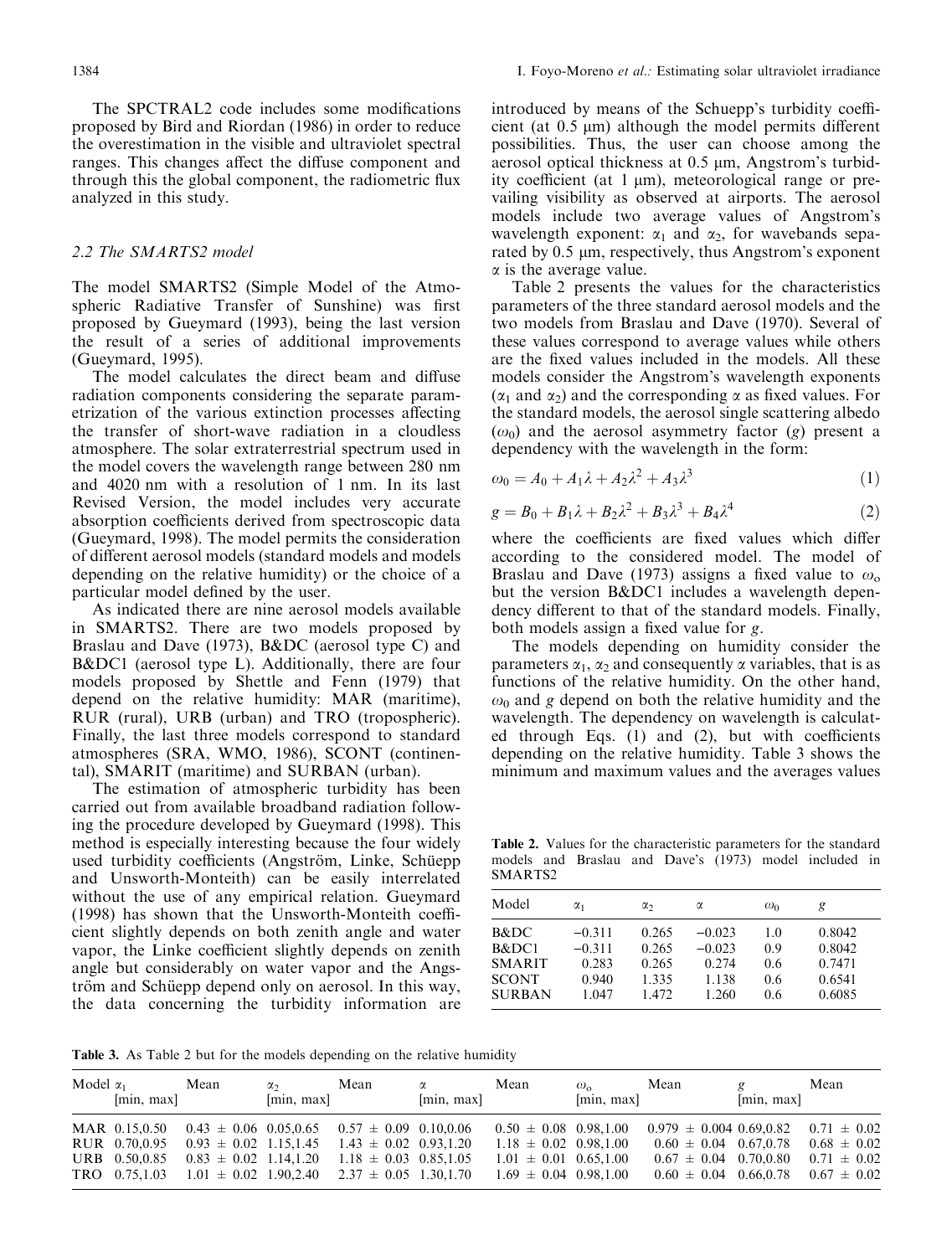of these parameters. The dependency of the coefficients  $\alpha_1$  and  $\alpha_2$  with the relative humidity is:

$$
\alpha_1 = \frac{C_1 + C_2 X}{1 + C_3 X} \tag{3}
$$

$$
\alpha_2 = \frac{D_1 + D_2 X + D_3 X^2}{1 + D_4 X} \tag{4}
$$

where  $X$  is:

$$
X = \cos(0.9U\pi/180) \tag{5}
$$

and  $U$  is the relative humidity.

Therefore, among others, the main difference between SMARTS2 and SPCTRAL2 models, is the capability of the former to select the aerosol model from a set of built in models.

A common feature of both models in order to estimate UV global irradiance are the required input data regarding ozone and aerosol characteristics. The total ozone data have been provided by the Spanish INTA (National Institute of Aerospatial Technique) using the Dobson system. The precision of the Dobson instrument for measuring ozone ranges from 2 to 5%. The maximum error value of a  $5\%$  in the ozone data, introduces an error in the output of the SPCTRAL2 and SMARTS2 models of 0.4 and 0.3% respectively. The aerosol information has been introduced by means of the turbidity coefficient  $\beta$ , with associated errors up to a  $10\%$ . This maximum error implies a relative error in the models output of a 1.5% in SPCTRAL2 and a 2.4% in SMARTS2.

#### 3 Data description and experimental device

The data set was obtained in a radiometric station installed at Granada, an inland location in southeastern Spain. The measurements cover two years: 1994 and 1995. The data are registered as one mean minute values and from these data hourly values have been generated.

Granada is a medium-size city, characterized by a continental climate having a rather wide temperature range, with cool winters and hot summers. The diurnal temperature range allows freezing to occur on winter nights. Most rainfall occur during spring and wintertime. Summer is normally very dry with little rainfall in July and August. Granada also presents a low humidity regime.

Broadband solar irradiance  $(0.3-3 \mu m)$  including global and diffuse components were continually recorded by means of two Kipp and Zonen model CM-11 pyranometers. For diffuse measurements the second pyranometer uses a polar axis shadowband to measure the diffuse component that is corrected following the method proposed by Batlles et al. (1995). Ultraviolet global irradiance  $(290-385 \text{ nm})$  on a horizontal surface was measured by means of an Eppley TUVR radiometer. The calibration constant of the radiometer has been checked every year against a well calibrated spectroradiometer (LI-1800, LI-COR), detecting a 2% degradation per year. More details about the calibration's constant checking and experimental device characteristics, such as the thermal dependence and corresponding correction procedure, can be found in Foyo-Moreno et al. (1998). Considering the TUVR cosine response we have limited our study to solar zenith angles lower than 80°. Measurements of solar global and diffuse irradiance have an estimated experimental error of about  $2\text{--}3\%$ , while the TUVR radiometer has a relative error less than  $5\%$ .

Air temperature and relative humidity at 1.5 m are included among the registered meteorological variables. The water vapor content was estimated from dewpoint temperature (Won, 1977). The total column ozone values have been measured at El Arenosillo (Huelva,  $37.1^\circ$ N,  $6.7^\circ$ W) using the Dobson unit number 120 and have been kindly provided by INTA (Instituto Nacional de Técnica Aeroespacial). For our study we have used the monthly average values.

## **4 Model evaluations**

# 4.1 SPCTRAL2

This simple parametric model computes broadband transmittance for the different atmospheric extinction processes. The use of these transmittances allows the computation of the direct beam component and the diffuse component, and the global irradiance is obtained by a combination of the horizontal projected direct irradiance and the diffuse horizontal irradiance.

The model has been evaluated at Granada. Table 4 shows the results obtained including determination coefficient  $r^2$ , slope b, and intercept a, of the linear regression of UV global irradiance estimated versus measured data. The determination coefficient gives an evaluation of the experimental data variance explained by the model. The model performance has been evaluated about its predictive capability using mean bias deviation (MBD) and root mean square deviation (RMSD) both as percentage of the mean experimental values. These statistics allow the detection of both the differences between experimental data and model estimates and the existence of systematic over-or underestimation tendencies. These statistical indicators are defined by:

$$
MBE = \frac{1}{N} \sum_{i=1}^{N} \frac{UV_{\text{est},i} - UV_{\text{meas},i}}{UV_{\text{meas},i}} \tag{6}
$$

$$
\text{RMSE} = \left[ \frac{1}{N} \sum_{i=1}^{N} \left( \frac{UV_{\text{est},i} - UV_{\text{meas},i}}{UV_{\text{meas},i}} \right)^2 \right]^{1/2} \tag{7}
$$

Table 4. Statistical results concerning SPCTRAL2 model behavior

| Locality     | a |      |      |     | MBD $(\% )$ RMSD $(\% )$ |
|--------------|---|------|------|-----|--------------------------|
| Granada 0.56 |   | 0.98 | 0.99 | 0.5 | 6.7                      |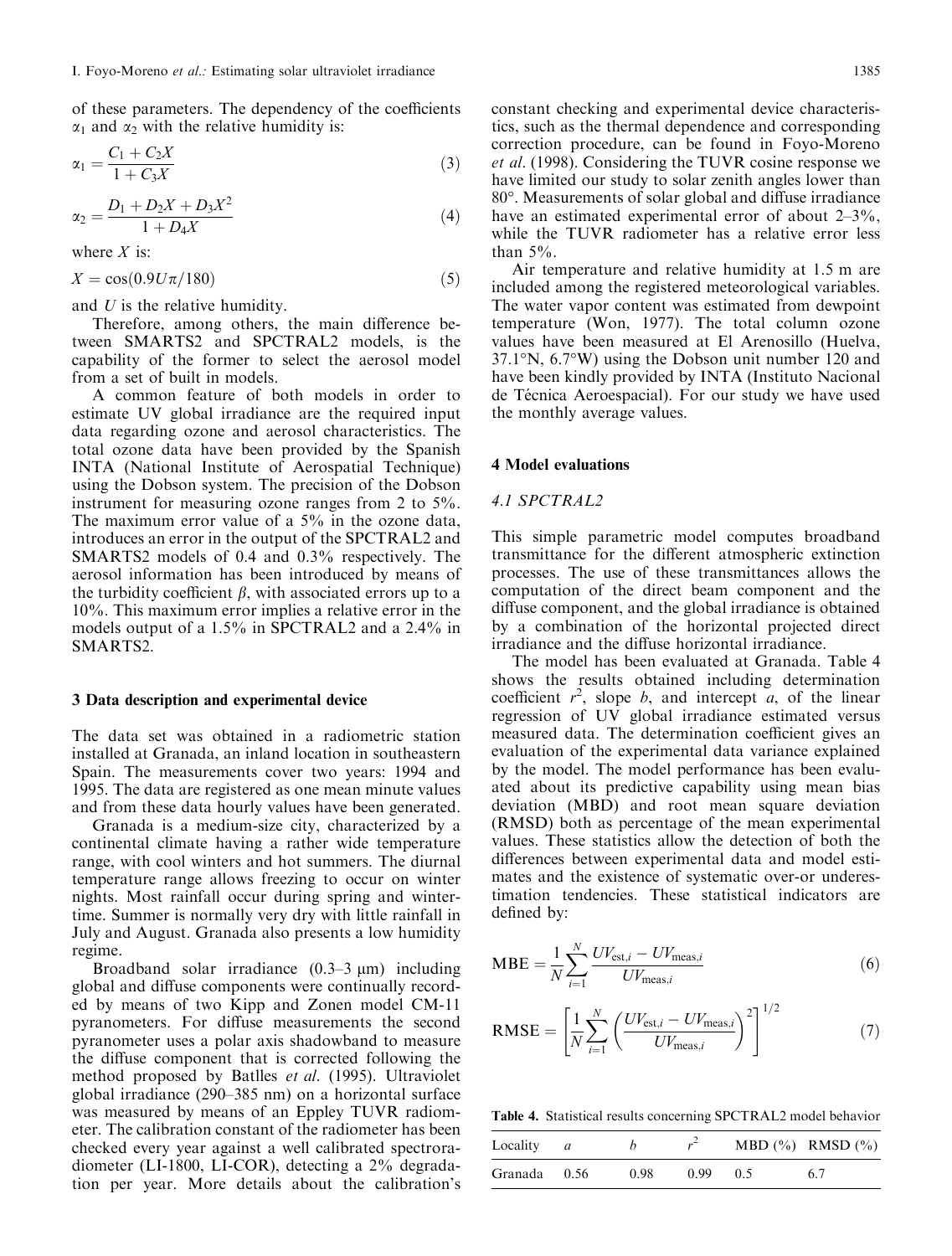in which  $UV_{est}$  and  $UV_{meas}$  are the estimated and measured values, respectively, and  $N$  is the number of data.

From Table 4, it can be seen that the results are very satisfactory, with a slope close to unity, indicating close agreement between the estimated values and the measured ones for the whole range of measurements. The overall performance is rather good with a slight overestimation approximately close to 1% and a RMSD close to 7%. We have checked the confidence level for the hypothesis that the experimental and the synthetic data set have means not significantly different by applying an ANOVA test to the data. Our results show that this confidence level is greater than 85%. Figure 1 shows the scatter plot of estimated versus measured values. The points are close to the perfect fit line 1:1, suggesting that appropriate estimates can be obtained for the whole range of experimental values. Nevertheless, separated analyses concerning the model bias indicate that there is a slight tendency to bias with the direct irradiance values. For low solar direct irradiance values, the model shows a slight systematic tendency to underestimation, while for solar direct irradiance values greater than 600  $\text{W/m}^2$  there is greater spread of the bias that shows an overall tendency to overestimation. Considering that in our case we have limited our analysis to cloudless conditions, this means a dependency on either aerosol load or optical air mass. Our analysis suggest that the bias does not show any special dependence with this last parameter, suggesting that the unique dependence shown for the model bias, although slight, is that of the aerosol load.

Recently Boscá et al. (1997) have proposed a modified version of the SPCTRAL2 code. Among other innovations, these authors propose the implementation of SPCTRAL2 using a set of aerosol models that have been described in Table 5. The models available are MRC (maritime-rural-clear), MR (mean rural), RU (ruralurban), MU (mean urban) and PU polluted urban. Utrillas et al. (1998) have checked the complete modified



Fig. 1. Comparison of the UV global irradiance based on measurements and calculations using the SPCTRAL2 model

Table 5. As in Table 1, but considering the modifications suggested by Boscá et al. (1997)

| Model | $F_c$ | $\omega_0$ | $\omega_{0.4}$ | α   | g    |  |
|-------|-------|------------|----------------|-----|------|--|
| MRC   | 0.78  | 0.94       | 0.96           | 1.4 | 0.60 |  |
| MR    | 0.81  | 0.90       | 0.95           | 1.3 | 0.65 |  |
| RU    | 0.84  | 0.81       | 0.64           | 1.3 | 0.70 |  |
| PU    | 0.87  | 0.59       | 0.74           | 1.1 | 0.75 |  |

Table 6. Statistical results concerning SPCTRAL2 model behavior with the modifications of Boscá et al. (1997)

| Model      | a    |      |      | MBD(%)  | RMSD $(\% )$ |
|------------|------|------|------|---------|--------------|
| <b>MRC</b> | 0.58 | 0.96 | 0.98 | $-4.1$  | 8.9          |
| MR         | 0.58 | 0.96 | 0.98 | $-4.2$  | 9.1          |
| <b>RU</b>  | 0.58 | 0.96 | 0.97 | $-8.2$  | 13.0         |
| MU         | 0.58 | 0.96 | 0.96 | $-9.5$  | 14.5         |
| PU         | 0.58 | 0.95 | 0.95 | $-12.9$ | 18.1         |

version of this model with spectral data. In our study we have considered the convenience of introducing additional flexibility to the SPCTRAL2 code, allowing the selection among different aerosol models. Thus, the aerosol models described by Boscá et al. (1997) have been included as possible choices in the code.

Table 6 shows the results obtained for SPCTRAL2 code when run with the different aerosol models. We can appreciate that at Granada, all models underestimate with MBD oscillating between 4 and 13% and the RMSD ranging between 9 and 18%. The worst results correspond to the polluted urban model. On the other hand, The Maritime-Rural-Clear model and the Mean Rural provide similar results with MBD close to 4%. These results are slightly worse than those obtained with the built-in aerosol model included in the original version of the SPCTRAL2 code. In this sense, it is interesting to note that except for the coefficient  $\alpha$ , the rest of the aerosol model parameters corresponding to MRC and MR are close to those fixed in the original version of SPCTRAL2 code. Concerning the value of Angstrom's exponent  $\alpha$  it is interesting to note that in a recent study developed in our study area it was shown that the modal value for this exponent is about 1.14.

The general underestimation tendency that we obtain when SPCTRAL2 is used with the aerosol models included in Table 5 is encountered also by Utrillas et al. (1998). These authors have presented a comparative study of both SPCTRAL2 and SMARTS2 models, analyzing their predictive capability of spectral direct irradiance at Valencia, Spain. Their results indicate that the version of SPCTRAL2 code modified according to Boscá et al. (1997) provides estimates of the solar direct irradiance with MBD ranging between  $-3.1$  and  $-10\%$ , and the RMSD in the range  $11-16\%$ .

#### 4.2 SMARTS2

As mentioned already, this model permits the choice among nine aerosol models. Three models correspond to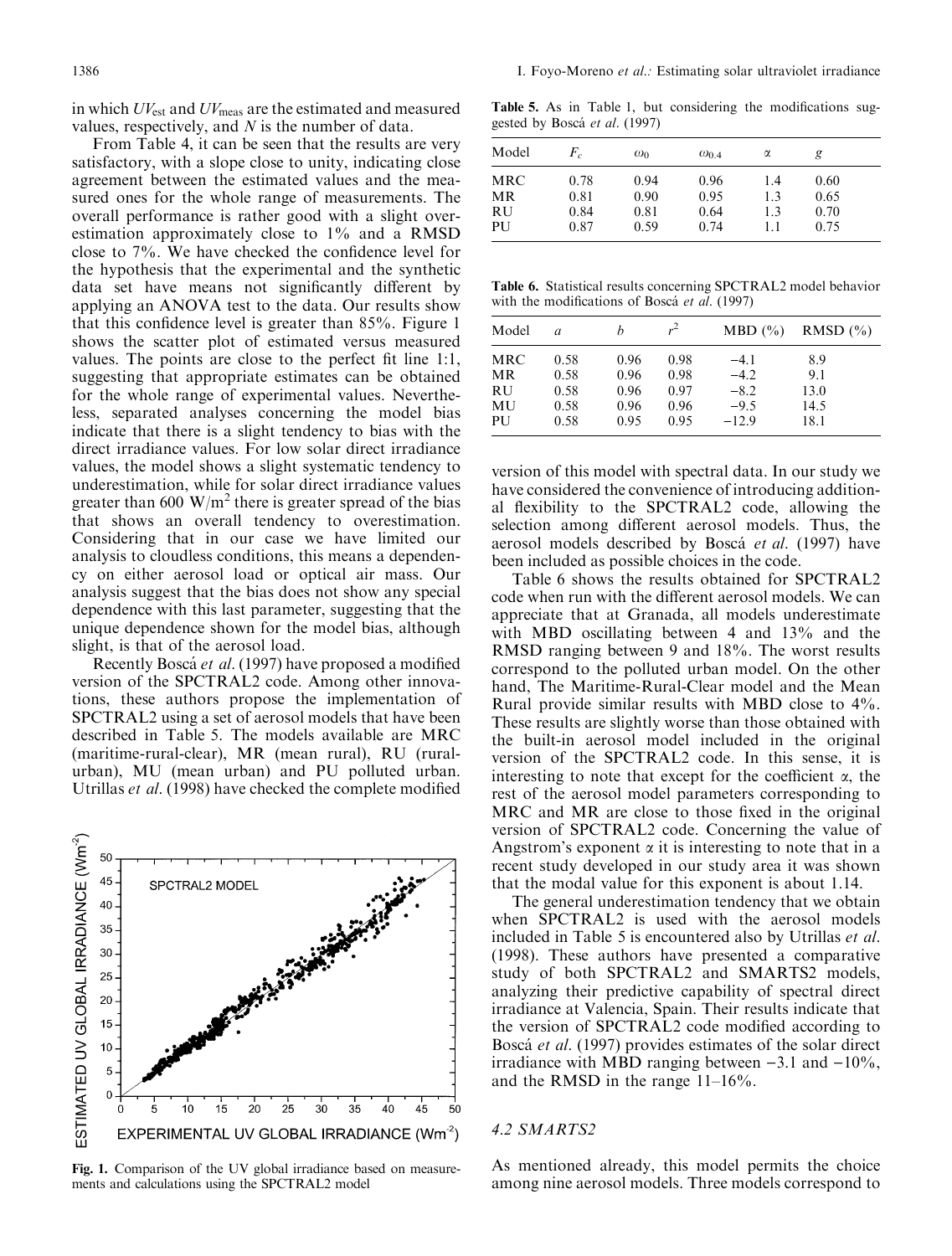the Standard Radiation Atmosphere (WMO, 1986). Four models depending on the relative humidity have been proposed by Shettle and Fen (1979), and, finally, two models have been proposed by Braslau and Dave  $(1973).$ 

This code requires as input parameters the local geographical parameters (site's latitude and altitude). The code permits the introduction of ground meteorological data, although it allows the choice of 10 different reference atmospheres if this information is not available to the user.

The code calculates the total  $NO<sub>2</sub>$  absorption, without distinction between the tropospheric and stratospheric contributions. The total column abundance of  $NO<sub>2</sub>$  is calculated with a correction for site's altitude and considering a mean value from reference atmosphere, which is by default USA. The precipitable water can be determined by different methods, being possible to use climatological averages or empirical equations from surface data of temperature and humidity, we have used this last method. The assigned value for ground albedo is 0.15 following precedent studies (Alados *et al.*, 1999).

We have evaluated SMARTS2 at Granada using the different aerosol models. Table 7 shows the results obtained including the statistical parameters mentioned. From Table 7 and through a graphic analysis of estimated versus measured data, we have detected a noticeable and systematic overestimation for all the aerosol models, excluding the urban aerosol models. These last models show the lowest overestimation, which is in the range  $2-4\%$ . As a general feature, all the models present slopes that differ from unity from 10 to 17%, with the urban models having the best fit. The lowest RMSD correspond to the urban models. Thus, we may conclude that SMARTS2 provides estimations of the solar global ultraviolet radiation with systematic deviation, within the experimental error, if the urban aerosol models are selected. The lowest MBD is obtained when the selected model is SURBAN that presents a MBD close to  $2\%$ . Figure 2 shows the scatter plot of estimated versus measured values for this last model. The spread of the points around the perfect fit line 1:1 is in accordance with the RMSD and MBD values shown in Table 8. As in our study of SPCTRAL2 model, a separate analysis concerning the model bias has been performed. This analysis indicates that there is a correlation of this bias with the aerosol load. In the case of low aerosol loads the model shows a slight underes-

Table 7. Statistical results concerning SMARTS2 model behavior

| Model         | a       | h    |      | MBD(%) | RMSD $(\% )$ |
|---------------|---------|------|------|--------|--------------|
| B&DC          | 0.59    | 1.17 | 0.99 | 20.0   | 23.6         |
| B&DC1         | $-0.07$ | 1.16 | 0.99 | 15.8   | 19.5         |
| <b>SMARIT</b> | 0.41    | 1.17 | 0.99 | 18.6   | 22.0         |
| <b>SCONT</b>  | $-0.33$ | 1.15 | 0.99 | 13.0   | 16.9         |
| <b>SURBAN</b> | $-1.59$ | 1.10 | 0.97 | 2.3    | 12.2         |
| <b>MAR</b>    | 0.38    | 1.16 | 0.99 | 17.9   | 21.3         |
| <b>RUR</b>    | 0.09    | 1.15 | 0.99 | 15.3   | 18.8         |
| <b>URB</b>    | $-1.17$ | 1.10 | 0.98 | 4.1    | 11.9         |
| <b>TRO</b>    | 0.18    | 1.15 | 0.99 | 15.8   | 19.1         |



Fig. 2. Comparison of the UV global irradiance based on measurements and calculations using the SMARTS2 model (Standard Urban aerosols model)

timation that first tends to zero and afterward shows a slight overestimation as the aerosol load increases. This dependence is also noticeable with the direct irradiance values, being in accordance with the negligible dependence of the bias with optical air mass. Thus, although in a different degree the bias provided by SMARTS2 with the SURBAN aerosol model follows a pattern similar to that shown by SPCTRAL2.

# **5 Conclusions**

In our study, we have tested two spectral parametric models with reference to their capability for predicting global ultraviolet irradiance (290–385 nm). Both models are developed by parametrizing the different radiative processes that affect the solar radiation as it passes through the atmosphere. Both parametrize separately the diffuse and direct solar irradiance computing the solar global irradiance by the appropriate addition of both components. Among other differences, the two models vary in their treatment of aerosols. Aerosols are responsible for both scattering and absorption of solar radiation. This combined extinction shows a characteristic spectral dependence that presents its greater contribution in the shorter wavelengths of the solar spectrum. Atmospheric aerosol is a very dynamic component of the atmospheric system, presenting great variation both in space and time. As our study focus in these wavelengths, aerosols are the more problematic atmospheric component for the correct estimation of ultraviolet solar radiation in the range 290–385 nm under cloudless conditions.

Our study has been conducted by checking the models against experimental data registered in an inland radiometric station located in southeastern Spain. The data set covers a two year period that ensures a variety of sky conditions, although we have been limited to cloudless skies.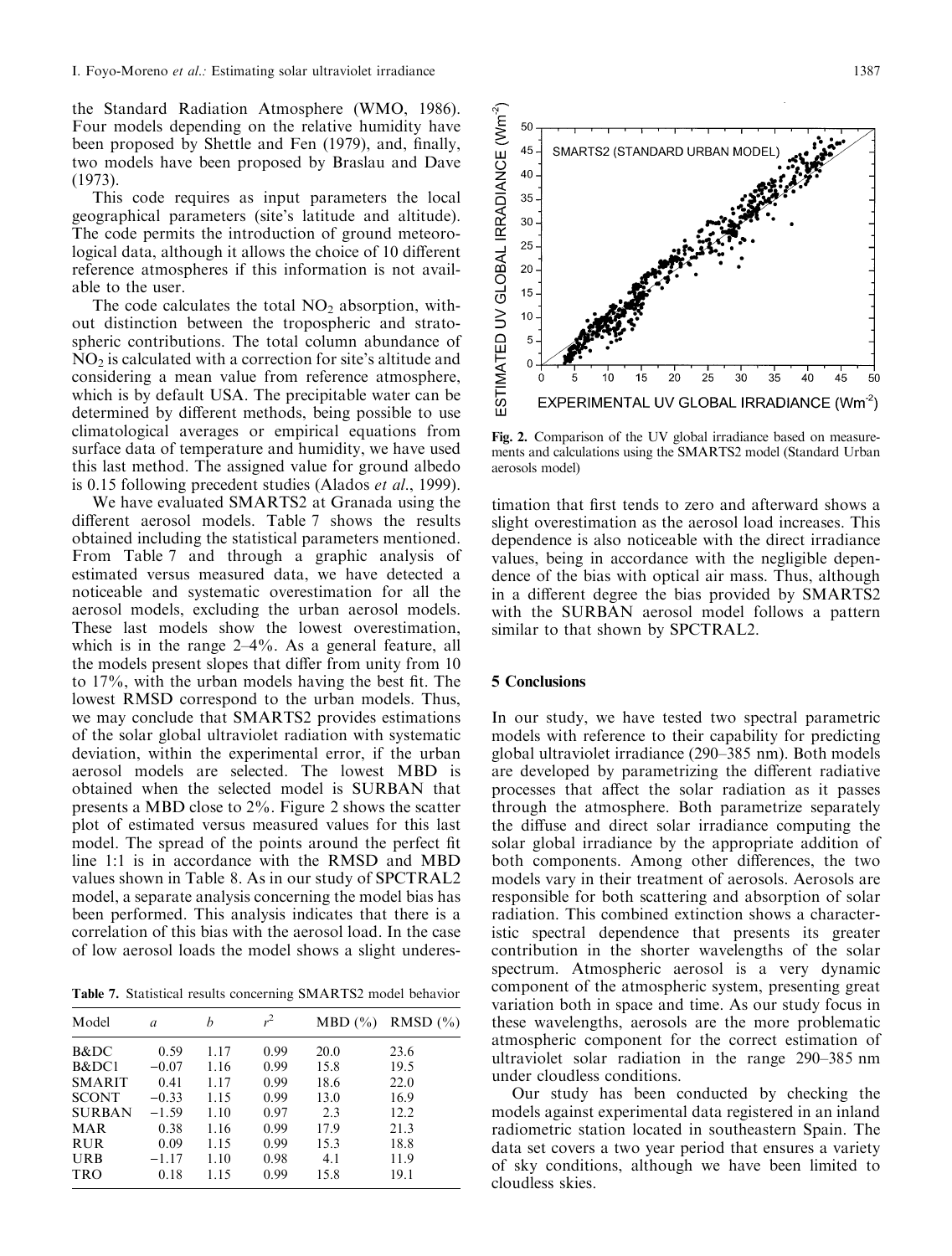In its original version, the SPCTRAL2 code does not allow the selection of different aerosol models, but the values of the aerosol parameter provide a good estimation of the experimental value. This points to convenience of this model and the validity of the included aerosol parameters for the Granada conditions. In fact, a later analysis of the model including the possibility of selecting various aerosol models different to those built in to the original version does not provide better results.

SMARTS2 code presents higher flexibility than SPCTRAL2 and allows the selection of different aerosol models and the use of standard models of the atmosphere, if in situ meteorological information is not available. In this sense, we have tested the model using available meteorological information and running it for the different aerosol model included in it. The best results correspond to the urban aerosol models, SUR-BAM being the one providing estimates closer to the experimental values. Although the results are slightly worse than those from SPCTRAL2, they are accurate enough, with MBD below the experimental errors.

The bias associated with SPCTRAL2 and SMARTS2 with the selection of the SURBAN model follows similar patterns. Their dependence on the solar direct irradiance values reveals a dependence on the aerosol load, considering the absence of any dependence on the optical air mass.

It may be concluded that both models provide appropriate estimation of the solar global ultraviolet radiation (290–385 nm). The flexibility of SMARTS2 with its built-in capability to select different aerosol models is a very convenient feature. Nevertheless, for our location the fixed values for the aerosol parameter included in SPCTRAL2 provides estimations that are more accurate. Additional work extending the test to other locations, using available data sets will provide a test for the other aerosol models included in SMARTS2 and it will confirm its potential general applicability.

Acknowledgements. This work was supported by La Dirección General de Ciencia y Tecnología from the Education and Research Spanish Ministry through the project CLI-98-0957. We are very grateful to the Armilla Air Base Meteorological Office Staff and specially to Guillermo Ballester Valor, Meteorologist Chief of the Meteorological Office for the maintenance of the radiometric devices. The Instituto Nacional de Meteorología kindly provided the cloud observation information. The ozone values required for both models have been kindly provided by INTA (Instituto Nacional de Técnica Aeroespacial). We thank Dr. Christian Gueymard for his help in providing the SMARTS2 code. L. Alados-Arboledas is an American Meteorological Society Member.

Topical Editor D. Murtagh thanks J. R. Herman for the help in evaluating this paper.

#### **References**

- Alados, I., M. Pérez, F. J. Olmo, and L. Alados-Arboledas, Parametric modelling of photosynthetically active radiation in Spain. Agric. Forest. Meteorol. (accepted for publication), 1999.
- Bais, A. F., C. S. Zerefo, C. Meleti, I. C. Ziomas, and K. Tourpali, Spectral measurements of solar UVB radiation and its relations to total ozone, SO<sub>3</sub>, and clouds, J. Geophys. Res., 98, 5199– 5204, 1993.
- Bais, A. F., M. Blumthaler, A. R. Webb, J. Groebner, P. J. Kirsch, B. G. Gardiner, C. S. Zerefos, F. Svenoe, and T. J. Martin, Spectral UV measurements over Europe within the Second European Stratospheric Arctic and Midlatitude Experiment activities, J. Geophys. Res., 102, 8731-8736, 1997.
- Batlles, F. J., F. J. Olmo, and L. Alados-Arboledas, On shadowband correction methods for diffuse irradiance measurements, Sol. Energy, 54, 105-114, 1995.
- Bird, R. E., A simple spectral model for direct normal and diffuse horizontal irradiance, Sol. Energy, 32, 461-471, 1984.
- Bird, E. R., and C. Riordan, Simple solar spectral model for direct and diffuse irradiance on horizontal and tilted palnes at the Earth's surface for cloudless atmospheres, *J. Clim. Appl.* Meteorol., 25, 87-97, 1986.
- Boscá, J. V., J. M. Pinazo, and J. Cañada, Modificación del programa SPCTRAL2 para la estimación de irradiancias solares espectrales directa, difusa y global a partir de unas mínimas medidas experimentales, in Proccedings of VIII Congreso Ibérico de Energía Solar, SPESISES, Eds. de Oliveira Fernandes E., E. Maldonado, and M. Gueldes, Porto, Portugal,  $111-115$  (in Spanish), 1997.
- Braslau, N., and J. V. Dave, Effects of aerosols on the transfer of solar energy through realistic model atmospheres, J. Appl. Meteorol., 30, 601-619, 1973.
- Brine, D. T., and M. Iqbal, Solar spectral diffuse irradiance under cloudless skies, Sol. Energy, 30, 447-453, 1983.
- EOS, Transactions, American Geophysical Union, US Interagency UV Monitoring Program established and operating, 80(10),  $113 - 116$ , 1999.
- Fovo-Moreno I., L. Alados-Arboledas, and Y. Castro-Diez, Parametrizing cloud radiation effects, IRS'92: Current Problems in Atmospheric Radiation, Eds. Keevallik, S. and O. Kärner, A. Deepak Publishing, Hampton, Virginia, USA, 47–51, 1993.
- Foyo-Moreno I., J. Vida, and L. Alados-Arboledas, Ground-based ultraviolet (290-385 nm) and broadband solar radiation measurements in southeastern Spain, Int. J. Climatol., 18, 1389-1400, 1998.
- Fröhlich, and C. Wehrli, Spectral distribution of solar irradiance from 25000 nm to 250 nm. World Radiation Center, Davos, Switzerland, private communication, 1981.
- Gueymard, C., Development and performance assessment of a clear sky spectral radiation model, in Proc. Solar '93-22nd ASES' Conf, Washington, DC, 1993.
- Gueymard, C., SMARTS2, a simple model of the atmospheric radiative transfer of sunshine: algorithms and performance assessment, Florida Solar Energy Center FSEC-PF-270-95., 78 pp 532, 1995.
- Gueymard, C., Turbidity determination from broadband measurements: a detailed multicoefficient approach, J. Appl. Meteorol., 37, 414–435, 1998
- Horneck, G., Quantification of the biological effectiveness of environmental UV radiation, J. Photochem. Photobiol. B: Biol., 31, 43-49, 1995.
- Iqbal, M., An introduction to solar radiation, Academic Press, New York, 390, 1983.
- Justus, C. G., and M. V. Paris, A model for solar spectral irradiance and radiance at the bottom and top of cloudless atmosphere, J. Clim. Appl. Meteorol., 24(3), 193-205, 1985.
- Leckner, B., The spectral distribution of solar radiation at the Earth's surface-elements of a model, Sol. Energy, 20, 1431-1450, 1978.
- Olmo, F. J., D. Pozo, R. Pareja, and L. Alados-Arboledas, Estimating surface photosynthetically active radiation (PAR) from Meteosat data, The 1996 Meteorological Satellite Data Users' Conference. Vienna, 459-463, 1996.
- Shettle, E. P., and R. W. Fenn, Models for the aerosol of the lower atmosphere and the effects of humidity variations on their optical properties, AFGL-TR-79-0214-Environmental Res. Paper 676. Hanscom AFL, MA, 1979.
- Utrillas, M. P., J. V. Boscá, J. A. Martinez-Lozano, J. Cañada, F. Tena, and J. M. Pinazo, A comparative study of SPCTRAL2